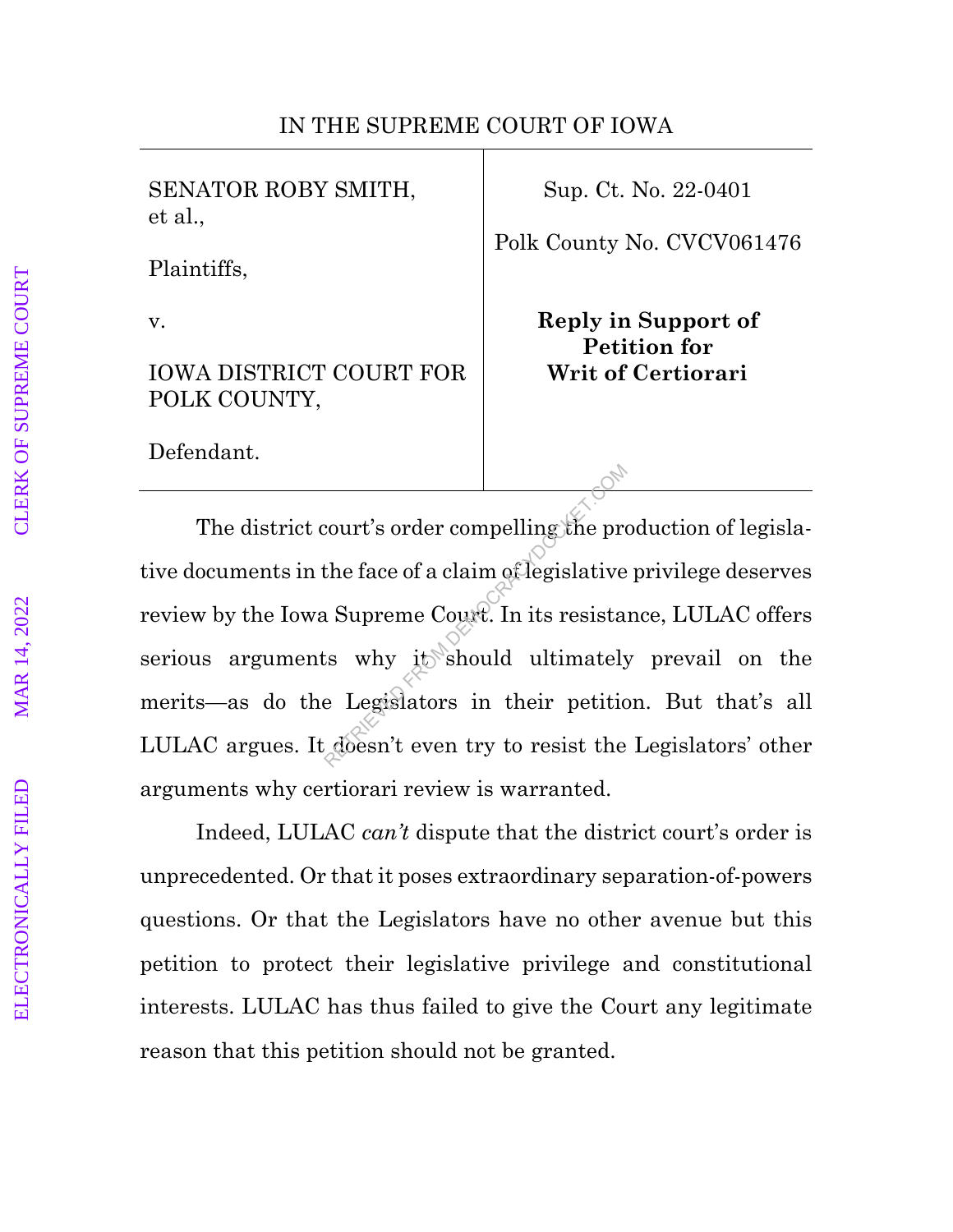To comply with this Court's scheduling order and facilitate prompt consideration of the petition, the Legislators do not attempt to respond to all the defects in LULAC's arguments about the scope of legislative privilege, Iowa's separation-of-powers doctrine, and LULAC's novel constitutional challenge. The parties will have the chance to fully brief the merits of those substantial and important issues if the Court grants the petition. But as the Legislators' petition reveals, the weight of Iowa authority supports their claim that the district court's order is illegal. And while LULAC cherrypicks favorable authority from other jurisdictions, it has still pointed to *no* Iowa precedent authorizing the district court's order to compel. Nor any Iowa authority recognizing a constitutional challenge to a statute based on the individual motivations of legislators. ourt's order is illegal. And white<br>
uthority from other jurisdict<br>
uprecedent authorizing the dis<br>
Use authority recognizing a c<br>
cased on the individual motivat<br>
cased on the merits. (Though the

Even so, the Court doesn't now need to decide that the Legislators will succeed on the merits. (Though they will.) The court need only decide whether the district court's order and Legislators' claims should get appellate review *at all*. If they should, the Court must grant this petition. Otherwise, the harm will be inflicted. And these non-parties will have no way to undue it. <sup>1</sup> Nor will they even

<sup>1</sup> Recognizing this possible irreparable harm, the district court granted the Legislators' motion to stay its order to compel pending the resolution of this appeal. *See* Order of March 10, 2022. At LULAC's request, the district court then continued the trial *See*  Order of March 14, 2022. A new trial date has not yet been set. *Id.*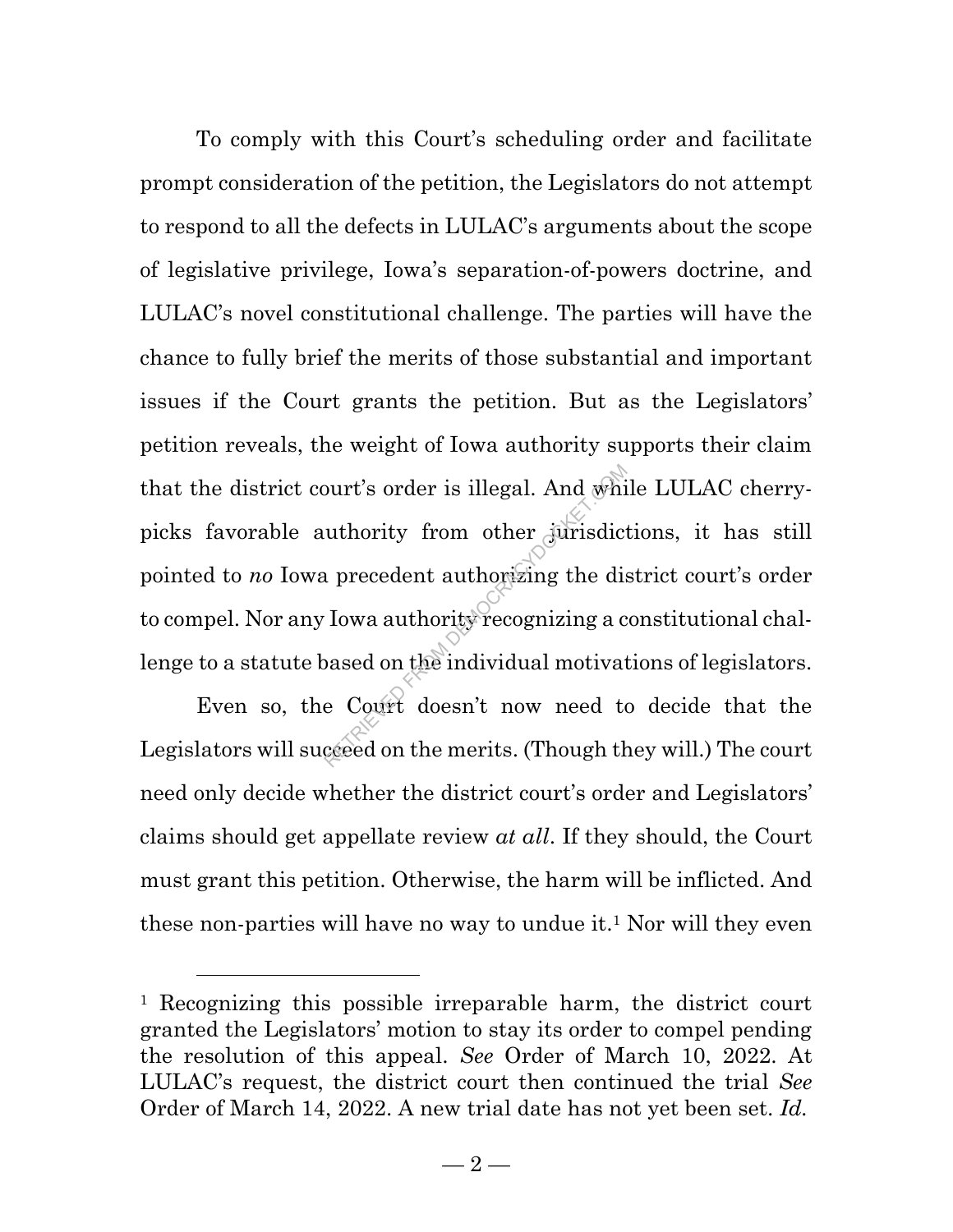have a way to know for future disputes whether *Des Moines Register & Tribune Co. v. Dwyer*, 542 N.W.2d 491 (Iowa 1996), is still good law or if the courts now have the power—despite *Dwyer*'s holding and centuries of legislative privilege—to order production of confidential Legislative documents.

The Legislators urge the Court to promptly grant their petition for writ of certiorari to consider these substantial and important issues before this case causes irreparable constitutional harm.

Respectfully submitted,

THOMAS J. MILLER Attorney General of Iowa

*/s/ Samuel P. Langholz* 

SAMUEL P. LANGHOLZ Assistant Solicitor General Iowa Department of Justice 1305 E. Walnut Street, 2nd Floor Des Moines, Iowa 50319 (515) 281-5164 (515) 281-4209 (fax) sam.langholz@ag.iowa.gov Respectfully sub<br>
THOMAS J. MII<br>
Attorney Genera<br>
Attorney Genera<br>
SAMUEL P. LAI<br>
Assistant Solicit<br>
Iowa Departmen

> ATTORNEY FOR CERTIORARI PLAINTIFFS

*/s/ W. Charles Smithson*  W. CHARLES SMITHSON Legal Counsel and Secretary of the Senate